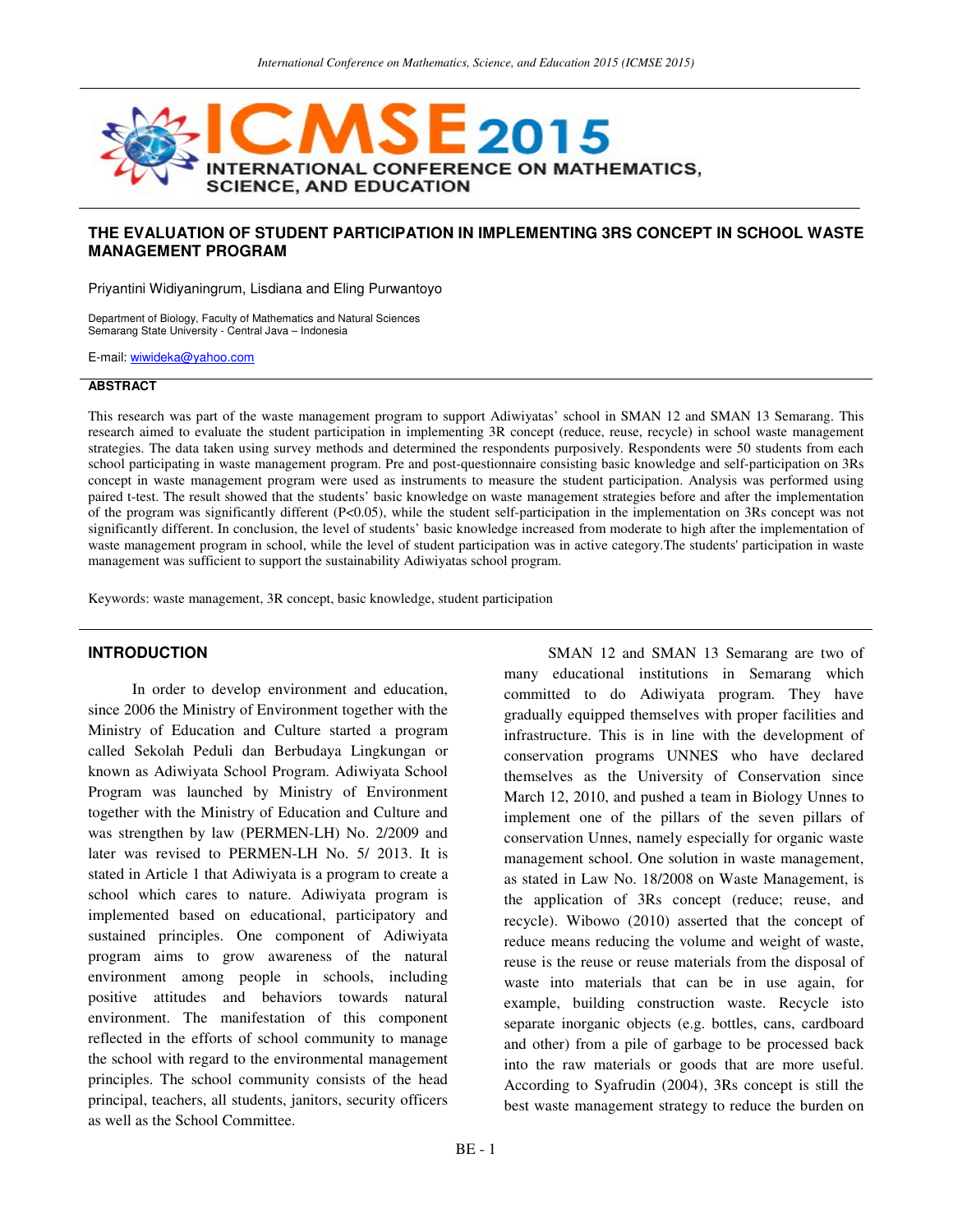landfill (TPA). 3Rs concept is able to reduce waste to 68.3% (Trihadiningrum 2010).

The implementation of waste management programs with the 3Rs concept in partner schools (SMAN 12 and SMAN 13 Semarang) began with the transfer of knowledge of waste management with 3Rs concept, built compost building along with production tools (chopped and sifted compost machines), training of composting, and the implementation and utilization strategy. In this activity, students were involved in all activities. According to Yolarita (2011), the participation of students can be observed and evaluated by the level of knowledge and application of the 3Rs concept in their daily lives. Directly observable participation is categorized as direct participation (Manurung, 2008), including reducing the use of hard-to-degraded materials, sorting trash, removing garbage from waste sources to temporary shelters, re-utilizing waste, and working on school cleanliness. Candra (2012) and Yuliastuti *et al*., (2013) revealed that community participation in waste management is not only seen from the participation of the community in the process of implementation of waste management, but also from indirect involvement as a member of an organization that deals with the problem of waste, and involvement in the payment of garbage service.

Riswan *et al.* (2011) suggested that the student's basic knowledge about waste management would determine the level of participation in waste management to maintain the cleanliness of the environment. Hermawan & Roesman (2008) concluded that knowledge had a positive correlation with the waste management behavior. Based on the description above, this study aimed to evaluate the students' basic knowledge and participation in waste management with the 3Rs concept, to support Adiwiyata program in SMAN 12 and SMAN 13 Semarang.

# **METHODS**

The research was performed in SMAN 12 and SMAN 13 Semarang. Both schools have become partners in school waste management program through a grant named IbM by Higher Education Directorate in 2015, with a 7-month implementation period. A survey with a questionnaire was used to collect information on the knowledge and participation of students in the implementation of 3Rs concept before and after the implementation of Adiwiyata program. Respondents were 50 students of KIR (Karya Ilmiah Remaja) members in each school and were determined purposively. The implementation of the waste management program of the school includes two activities, namely: (a) the transfer of basic knowledge of environmental management, especially waste management based on 3Rs concept as guided by the Law No. 18 of 2008 on waste management, as well as the stages of waste management according to Miller (2008); (B) training and implementation of school composting organic waste and utilization strategies. To determine the extent of the increase in knowledge and the level of student participation in the implementation of the 3R concept, the participants were asked to fill out a questionnaire before and after the implementation of the program.

The questionnaire consisted of two parts: (a) Questions to determine the student's basic knowledge about waste management before and after the implementation of the program, consisting of 21 questions referring to research by Abdullah (2011). The correct answer was given a score of 1 (one), wrong answers were given a score of 0 (zero). Thus the highest score was 21 and the lowest value was zero. (b) statements to capture the level of student participation in implementing the 3Rs concept, consisting of 15 items with five alternative answers statements referring Likert scale: frequent  $(S)$ ; quite often  $(CS)$ ; rare  $(J)$ ; ever  $(P)$ ; never (TP). Each scale was scored 4-3-2-1-0 subsequently, so that the student obtained the maximum score is 60 and the minimum score of 0.

To calculate the percentage of the level of participation and the level of knowledge of students before and after the implementation of the program, we used formula as follows:

Level of participation/knowledge = 
$$
\frac{\text{gained score}}{\text{maximum score}} \times 100\%
$$

The results is then converted back into criteria as shown in Table 1, and the data were analyzed paired t-test

**Table 1.** Criteria Level of Knowledge and Participation of Students in the Application of Waste Management Based on the 3Rs Concept

| <b>Score</b><br>$(\%)$ | Knowledge<br>criteria | Participation<br>criteria |
|------------------------|-----------------------|---------------------------|
| 75< Score $\leq 100$   | High                  | Active                    |
| $50<$ Score $\leq 75$  | Moderate              | Fair                      |
| $25 <$ Score $\leq 50$ | Low                   | Less Active               |
| Score $\leq$ 25        | Very low              | Inactive                  |

#### **RESULT AND DISCUSSION**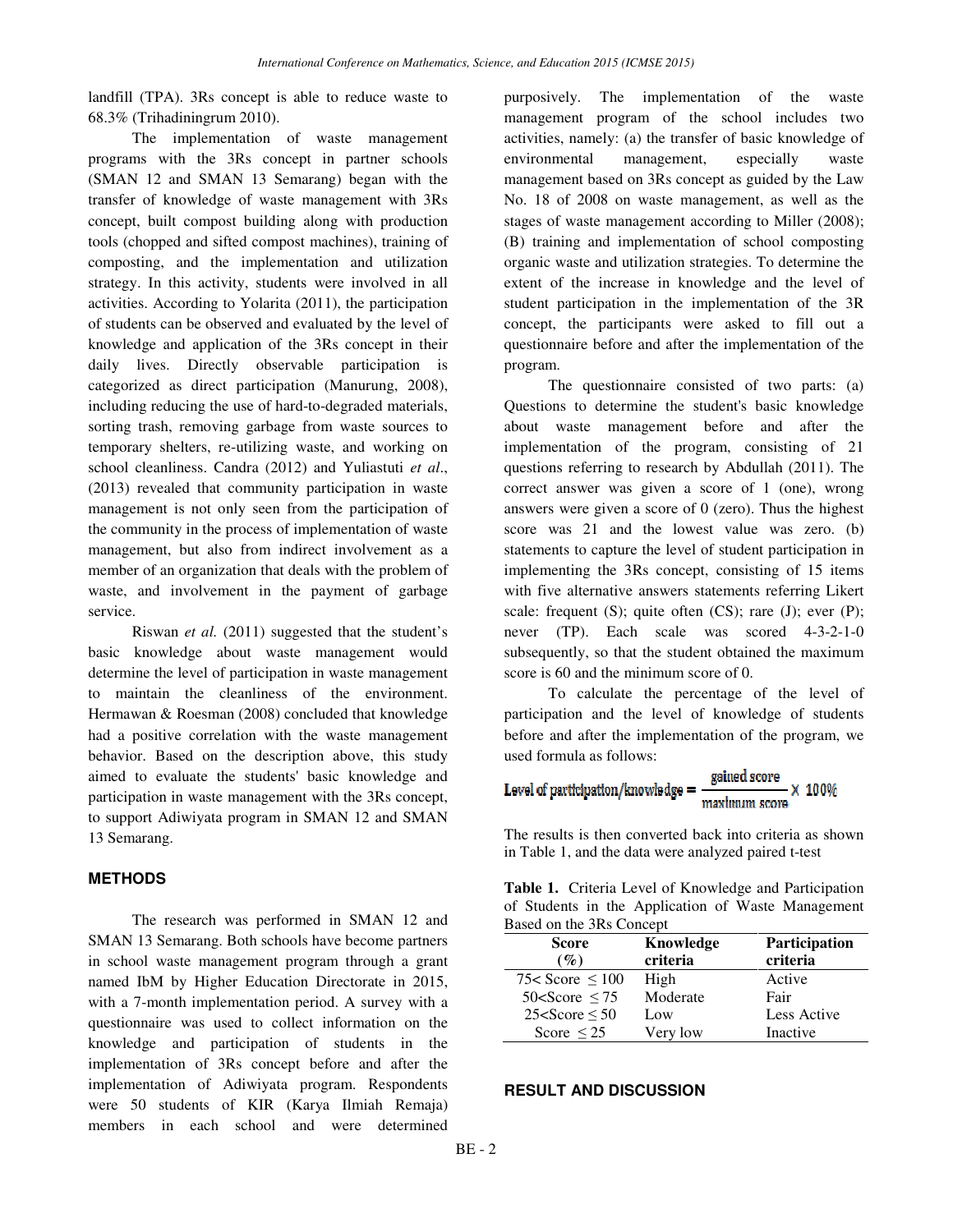The level of student participation in waste management with the 3Rs concept in this study were measured in two indicators, namely: (a) the participation of the students in understanding the basic knowledge of environmental management, especially waste; and (b) the student participation in implementing the concept of reduce, reuse and recycle.

Questions with multiple choice answers were used to capture information about how deep the students basic knowledge is about environmental management before and after the implementation of the program. The instrument consists of 21 items that have been validated based on research by Abdullah (2011). Tabulation of the results of in both schools is shown in Table 2.

# **Student's Basic Knowledge to Waste Management**

**Table2.** Scores of Students' Basic Knowledge of Waste Management before and after the Implementation of the Waste Management Program in both Schools.

|                                         | Pre-test           |                    | Post-test          |                     |
|-----------------------------------------|--------------------|--------------------|--------------------|---------------------|
|                                         | SMAN <sub>12</sub> | SMAN <sub>13</sub> | SMAN <sub>12</sub> | SMAN <sub>13</sub>  |
| 1. Participants (N)                     | 50                 | 50                 | 50                 | 50                  |
| 2. Average score                        | 11.58              | 12.12              | 18.06              | 18.02               |
| 3. Score $(\%)$                         | 55.14              | 57.71              | 86.00              | 85.81 <sup>ns</sup> |
| 4. Average score in both schools $(\%)$ | 56.42              |                    | 85.90*             |                     |
| 5. Criteria of knowledge                | moderate           |                    | High               |                     |

\*) Significant based on p-value ( $P < 0.01$ ) between pre and post-test

**ns)**Not significant between both partner schools.

Scores of students' knowledge before and after the implementation of the program (Table 2) suggests that the level of knowledge of students at both schools before the implementation of the program is still in the moderate category, but after the implementation of the program in the form of basic knowledge transfer and implementation of waste management programs, there was an increase in the high category with an average increase of 29.48%. This suggests that the ability of students to absorb knowledge given is very good. Student's low basic knowledge before program implementation was probably because the environmental management knowledge were not included in the lesson being taught in schools, so that their basic knowledge of waste management in general were obtained from various sources such as internet media, books or public environment. The results showed that in addition to the theory, students' knowledge of environmental management can be maximized through training and implementation of waste management activities.

A way of learning that engages students directly in practice is proven to be more effective and last in the memory of the student than just learning theory. Hermawan and Roesman (2008) revealed that knowledge has a positive relation with a person's behavior in managing waste. While Azizah (2015) in her study

proved that knowledge and behavioral manifestations of students had increased after being given problem-based

learning strategy and supported by the waste management practice.

# **Student Participation in Implementing 3Rs Concept**

Fifteen-item questionnaires were used to collect information about the level of student participation in implementing the concept of reduce, reuse and recycle. Recapitulation of the results in both schools before and after the implementation of the program is shown in Table 3.

The level of student participation to the implementation of the principle of reduce in both partner schools showed lower scores than the scores reuse and recycle. Reduce the principle in this case is any activity that is able to reduce and prevent waste creation. In the school environment, reduction of waste directly from the source (the students) could be used as information about the student's behavior in saving and avoiding the use of containers/packaging, especially plastic. Items in "reduce" part was gained from the students' effort in reducing plastic waste disposal, including: how often students carrying container/bag themself when shopping,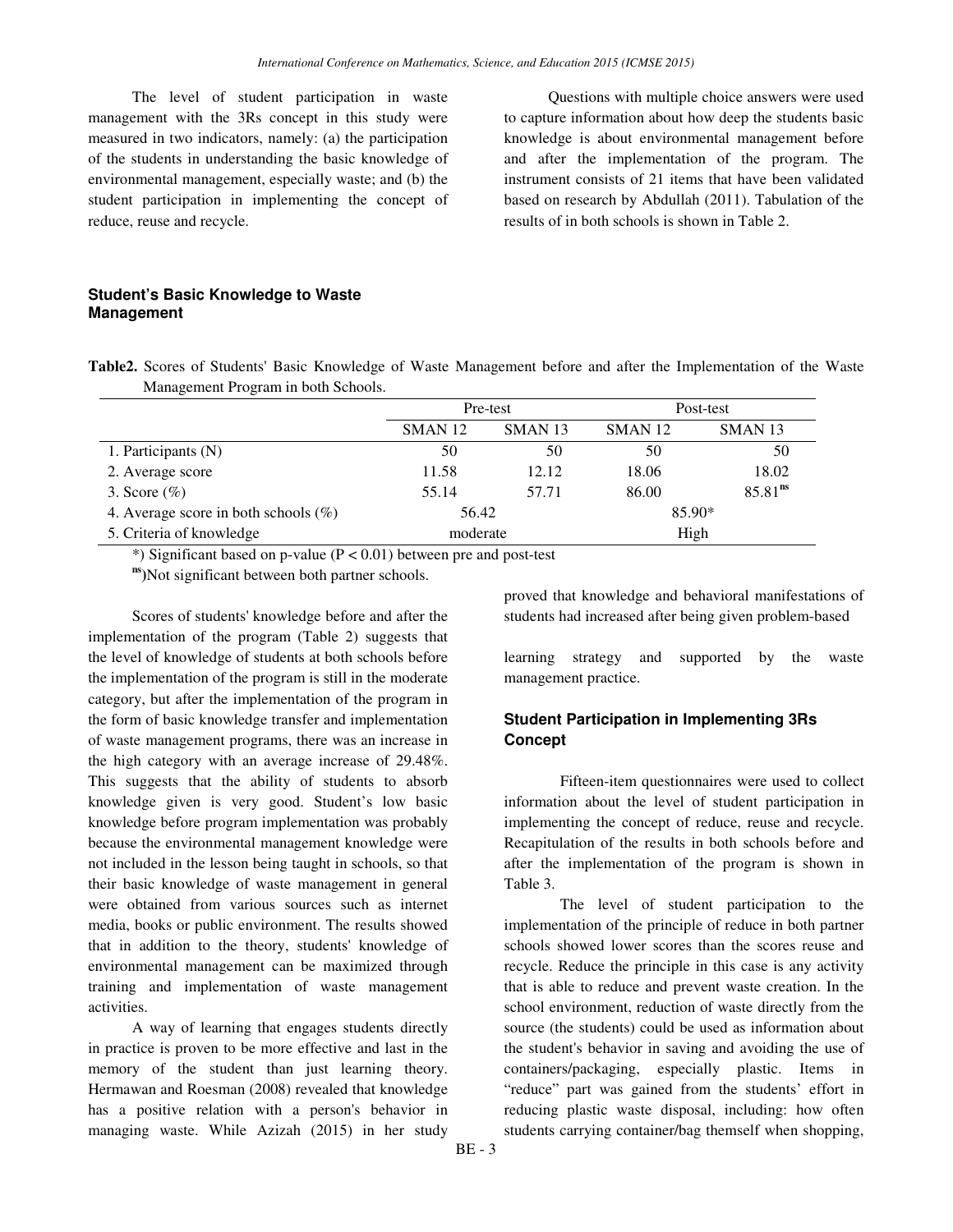reducing the use of plastic bags by choosing alternative containers which were made from environmental-friendly materials, saving paper by using the paper on both sides, sorting organic and inorganic waste in temporary shelters, as well as avoiding the use of containers /disposable plastic bags.

The survey results before and after the implementation of the program showed that most students could not answer on aspects "reduce". The reason that emerged from the respondents said that most of the light snacks available at the school are in the plastic packaging products and there is no other choice. This led to numerous plastics waste which is difficult to control. Initiatives to bring their own bags when shopping, also got a low score, this is because shopping is often unplanned. Another reason, because the seller always provides a plastic bag to ease buyer in carrying stuffs, and there is no need to object it. Thus, internal rules of not providing plastic bags from food vendors, especially in schools, should be considered, as an effort to encourage the application of the principles of reduce. Students should be encouraged to always bring / provide their own bags when they want to shop.

**Table 3**. Student Participation Score in Implementing 3Rs Concept before and after Implementing School Waste Management Program.

|                                              | Pre-test           |                    | Post-test          |                    |
|----------------------------------------------|--------------------|--------------------|--------------------|--------------------|
|                                              | SMAN <sub>12</sub> | SMAN <sub>13</sub> | SMAN <sub>12</sub> | SMAN <sub>13</sub> |
| 1. Participants $(N)$                        | 50                 | 50                 | 50                 | 50                 |
| 2. Student participation in implementing 3Rs |                    |                    |                    |                    |
| concept:                                     |                    |                    |                    |                    |
| a. reduce                                    | 12.18              | 12.50              | 12.96              | 12.98              |
| b. reuse                                     | 16.56              | 16.68              | 16.40              | 17.44              |
| c. recycle                                   | 14.74              | 15.00              | 14.94              | 15.12              |
| 3. Average score                             | 43.48              | 44.18              | 44.32              | 45.54              |
| 4. Average score $(\%)$                      | 72.47              | $73.63^{ns}$       | 73.87              | $75.90^{ns}$       |
| 5. Average score in both schools $(\%)$      | 73.05              |                    | $74.88^{ns}$       |                    |
| 6. Participation criteria                    | Fair               |                    | Fair               |                    |

**ns**)Not significant based on t-test between pre- and post-test of both partner schools

Prevention of waste generation by doing the principles of reduce is one of the waste management strategy that has both economic advantages in the form of cost savings and additional profits due to using materials that can still be used, thereby reducing the cost of transporting waste to be disposed of to landfill (Shochib, 2008). Integrated waste management can be defined as the selection and application of techniques, technology, and management programs, as appropriate to achieve the specific goals and objectives of waste management, including waste management school. According to Yasa (2012), willingness to manage environmental-friendly waste must be preceded by a shift in perspective in seeing garbage. Garbage should be seen as a valuable economic resource and can be reused, such as in compost manufacture. Changing the perspective can be started with building waste sorting habits, although urging people sorting garbage is very difficult because it involves customs, culture, understanding and level of concern some people which is very low. Moreover, one of the efforts to raise awareness in the community is by setting up Garbage Bank, which have the value of the

rupiah where people can be motivated. Garbage Bank is one way to motivate people to sort waste from the source.

Scores on the implementation of the principle of reuse and recycle is higher than the principles of reduce in both schools. The principle of reuse is the reuse of waste with same function or other functions. In this study, information on how often students apply the principles of reuse were derived from student participation in storing bags/plastic container obtained to be used again, reusing bottles/cans/boxes of plastic for the same function or other function, using cloth as mat, and others. To get information on to what extent the students apply the principles of recycle, we see from how often the students participating in training on recycled plastic materials/fabrics, involving in the recycling process of plastic/fabric, doing composting, and using recycled products (plastics, cloth, cans, etc.).

The survey showed that the majority of students responded well to the statements related to reuse, especially for clean objects worth re-using for the same function or other functions. Similarly, the response to the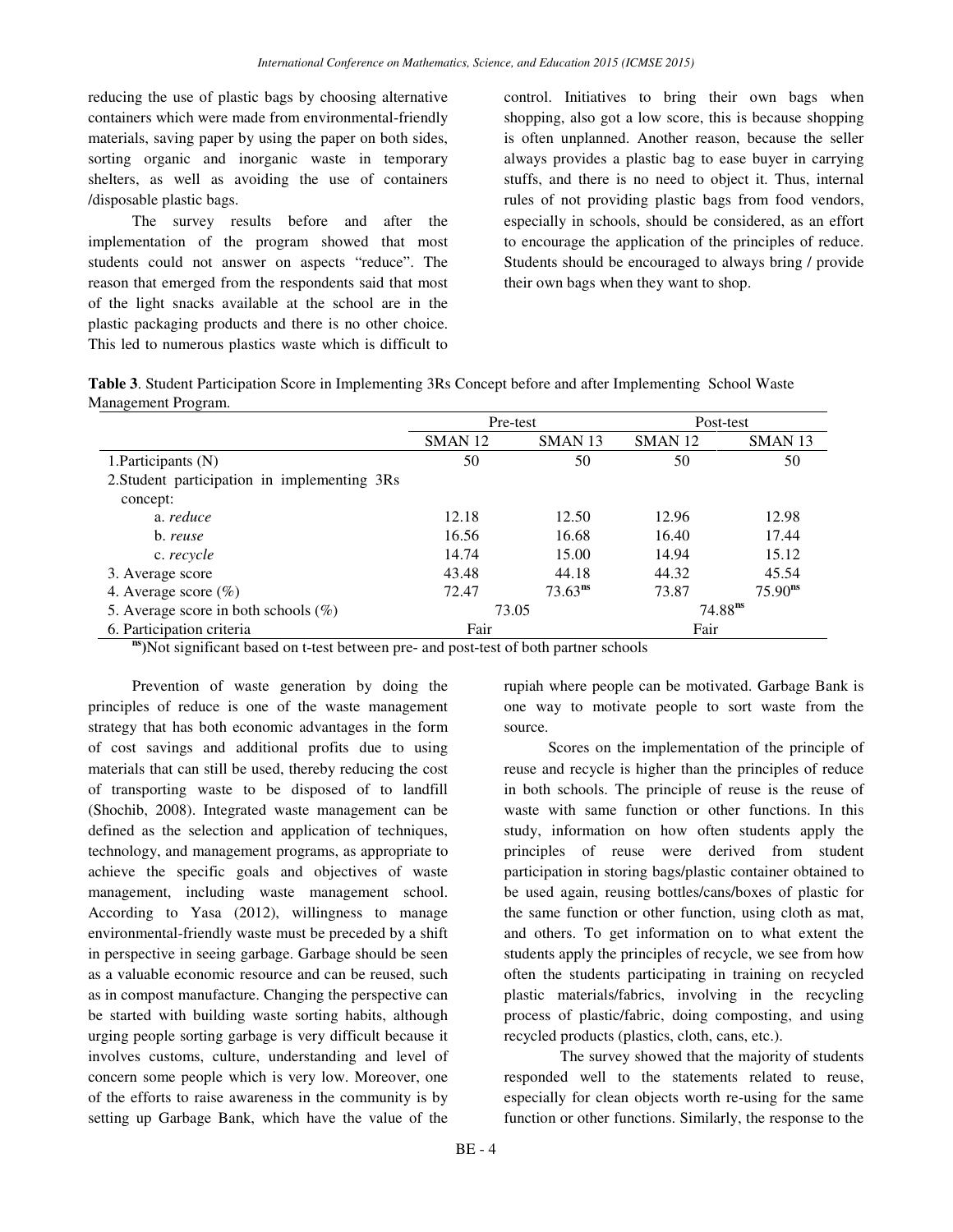experience of recycling organic waste were quite well because schools often teach these activities through wallmagazine, properties, and home composting. Most students often use recycled products because not only it is interesting to learn and try, but also the products are widely available in the market at relatively low prices. Most of the students admitted several times to conduct the recycling of the paper and plastic into crafts (handicraft) student work. This situation is in line with research Sayekti (2012) that the instruction-based learning in school recycling activities may increase students' understanding of creativity, foster creativity works made from raw garbage, increased activity and inculcate the habit of students to live clean and handle waste properly. Similarly, according to research by Fikri (2012), the learning model of science-technologysociety-based waste recycling could encourage students' creativity in designing products.

Efforts to reduce landfill waste by implementing the 3Rs concept is not easy for the community, including students. Generally, it is hard for people to change habit. It takes a long and lengthy process because it is associated with values, perceptions, knowledge and attitudes that have been embedded in people's lives. However Henry & Goddess (2010) states that activities and community action against littering is done collectively and occur continuously, and eventually form a pattern of behavior that is relatively stable. Based on the average score of the three principles of 3R, scores before and after the implementation of the program showed no significant increase, ie 73.05% (pre-test) to 74.88% (post-test). However, balanced level of participation of students in both partner schools still above average or included in the category of moderately active (positive).

Previous studies mentioned that the level of knowledge is very influential on public participation in waste management. The higher the knowledge possessed by the community regarding waste management, the higher the level of public participation is, because the public is increasingly aware of the importance of environmental hygiene in the places they live (Mulyadi *et al*., 2010). Research by Riswan *et al*. (2011) also revealed that the public's knowledge on waste management will determine the level of community participation in waste management to maintain the cleanliness of the environment. Aryenti (2011) in her research concluded that there is a relationship between knowledge and action; the high level of knowledge will influence on the actions of the person in waste management. Similarly, if the student's knowledge on

waste management is adequate, then the behavior of students in treating waste also become better.

#### **CONCLUSION**

Waste management program is implemented in SMAN 12 and SMAN 13 Semarang can improve students' basic knowledge of the management of the environment, but has not affected the level of participation of the students to the application of the 3Rs principle in everyday life. Basic knowledge level of students to the management of the environment especially waste management increased in the high category after the implementation of the program, while the level of participation of the students remained on fair category.

# **ACKNOWLEDGEMENT**

The author would like to thank DP2M-Higher Education Directorate with financial support so that the survey of science and technology activities Community-Based (IbM) 2015 can be realized.

# **REFFERENCES**

- Abdullah, Y.M. 2011. Hubungan Pengetahuan Pengelolaan Sampah dan Berpikir Kreatif dan Perilaku Kreatif Siswa pada Pengelolaan Sampah di SMA 12 Jakarta. *Tesis*. Program Studi Lingkungan Pascasarjana UI Jakarta.
- Aryenti. 2011. Peningkatan Partisipasi Masyarakat dalam Pengelolaan Sampah dengan Cara 3R (*Reduce, Reuse, Recycle*) di Lingkungan Permukiman Ditinjau dari Segi Sosial Ekonomi Masyarakat, *Jurnal Permukiman*, 6(2): 75-83.
- Azizah, E.N. 2015. Pengembangan Modul Pengelolaan Sampah dengan Model Pembelajaran Berbasis Masalah (PBM) sebagai Upaya Peningkatan Perilaku Implementasi Budaya 6M Pada Siswa Kelas XII SMA Negeri 1 Jenangan Ponorogo. *Tesis*. Malang: Program Studi Pendidikan Biologi, Program Pascasarjana, Universitas Negeri Malang.
- [BSN] Badan Standarisasi Nasional. 2004. Standar Nasional Indonesia (SNI) nomor 19-7030-2004. tentang Spesifikasi kompos dari sampah organik domestik. Jakarta: Departemen Pekerjaan Umum.
- Candra, I. 2012. Partisipasi Masyarakat dalam Pengelolaan Sampah Rumah Tangga (Studi kasus di Kelurahan Siantan Tengah Kecamatan